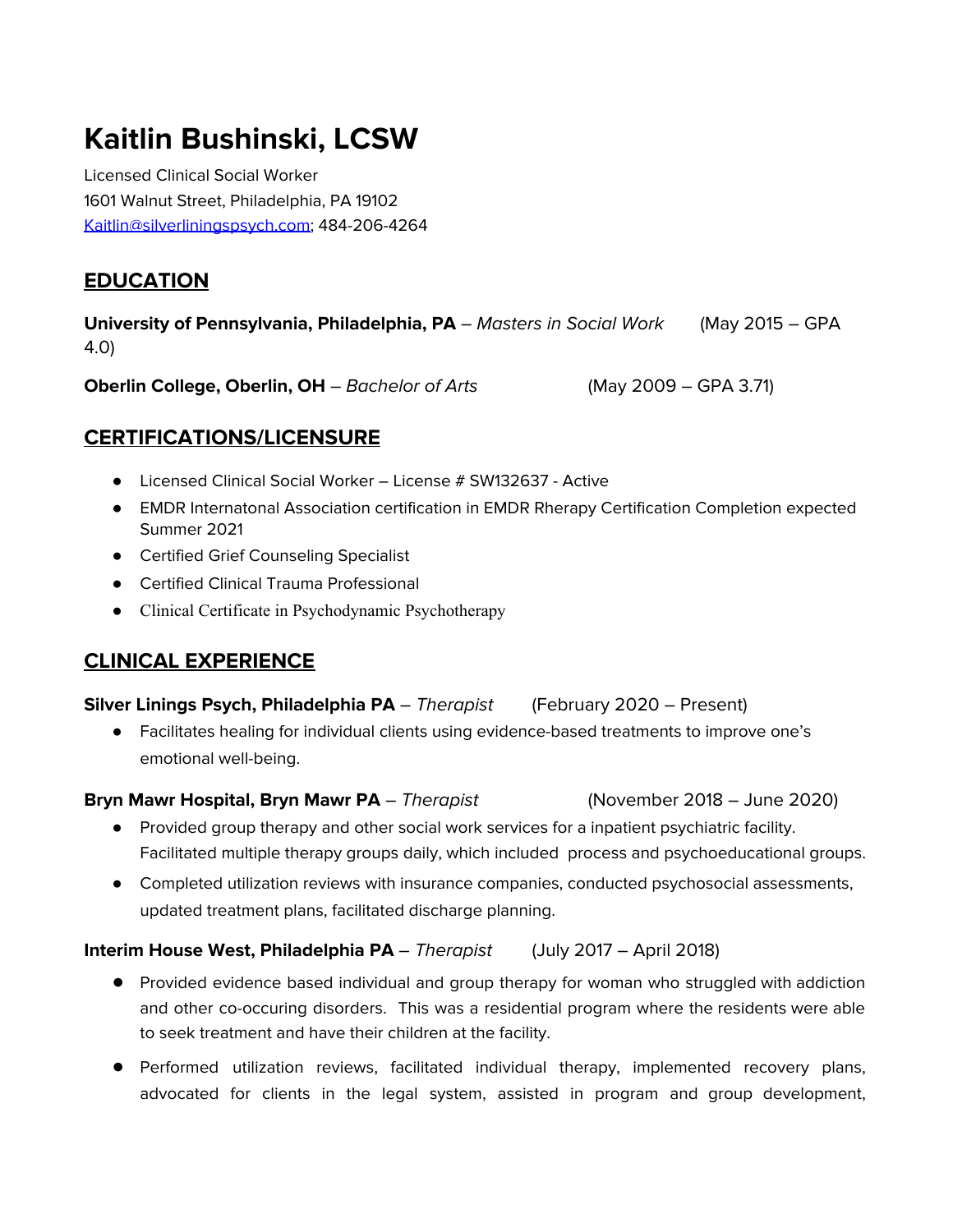performed on-call supervision duties. Co-facilitated evidence based groups including but not limited to Dialectical Behavior Therapy and TREM.

#### **Women Against Abuse, Philadelphia PA** – Therapist (May 2014 – July 2017)

- Facilitated evidence based individual and group counseling for women and children at a domestic violence shelter. Developed and facilitated therapeutic group curriculum. Modalities used included TREM, Psychodynamic therapy, Cognitive Behavioral Therapy, Mindfulness, Motivational Interviewing, and Play therapy.
- Provided telephonic crisis counseling on the 24/7 Philadelphia Domestic Violence Hotline. Conducted trauma-informed biopsychosocial assessments for women seeking shelter; provided referrals, developed and safety plans. Responsibilities also included Intake coordination

### **Healing Hurt People, Philadelphia, PA** – Therapist (September 2014 – April 2015)

- Conducted trauma-informed group and individual counseling, crisis intervention, and case management for young adults (ages 18-29) who were victims of interpersonal violence.
- Assessed trauma symptoms at hospital bedside. Performed outreach and recruited clients for the program.

## **COLLEGE INTERSHIPS AND VOLUNTEER WORK**

**The Native American Women's Health Education Resource Center and The Women's Lodge Domestic Violence Shelter, Yankton, SD** – Intern (May 2007 – August 2007)

● Conducted shelter intakes, answered crisis hotline, and offered counseling to shelter residents at this Indian Reservation in South Dakota.

**HIV Peer Testers, Oberlin, OH** – Co-Coordinator (August 2006 – December 2007) • Lead an HIV peer testing program where students tested other students for HIV through saliva cheek swabs. Hired and trained student testers, developed training materials, preformed outreach/educational events.

**Family Planning Services of Lorain County, Elyria & Oberlin, OH** – Intern & Volunteer (January 2006 – June 2006)

● Organized medical files, prepared intake documents, facilitated patient intakes, answered phones and scheduled appointments. Prepared and disclosed results of pregnancy tests to patients.

## **ADVANCED CLINCAL TRAININGS**

- **●** Advanced Cognitive Behavioral Therapy Training University of Pennsylvania 2014
- **●** EMDR Humantarian Assistance Program Basic Training Completed 2017